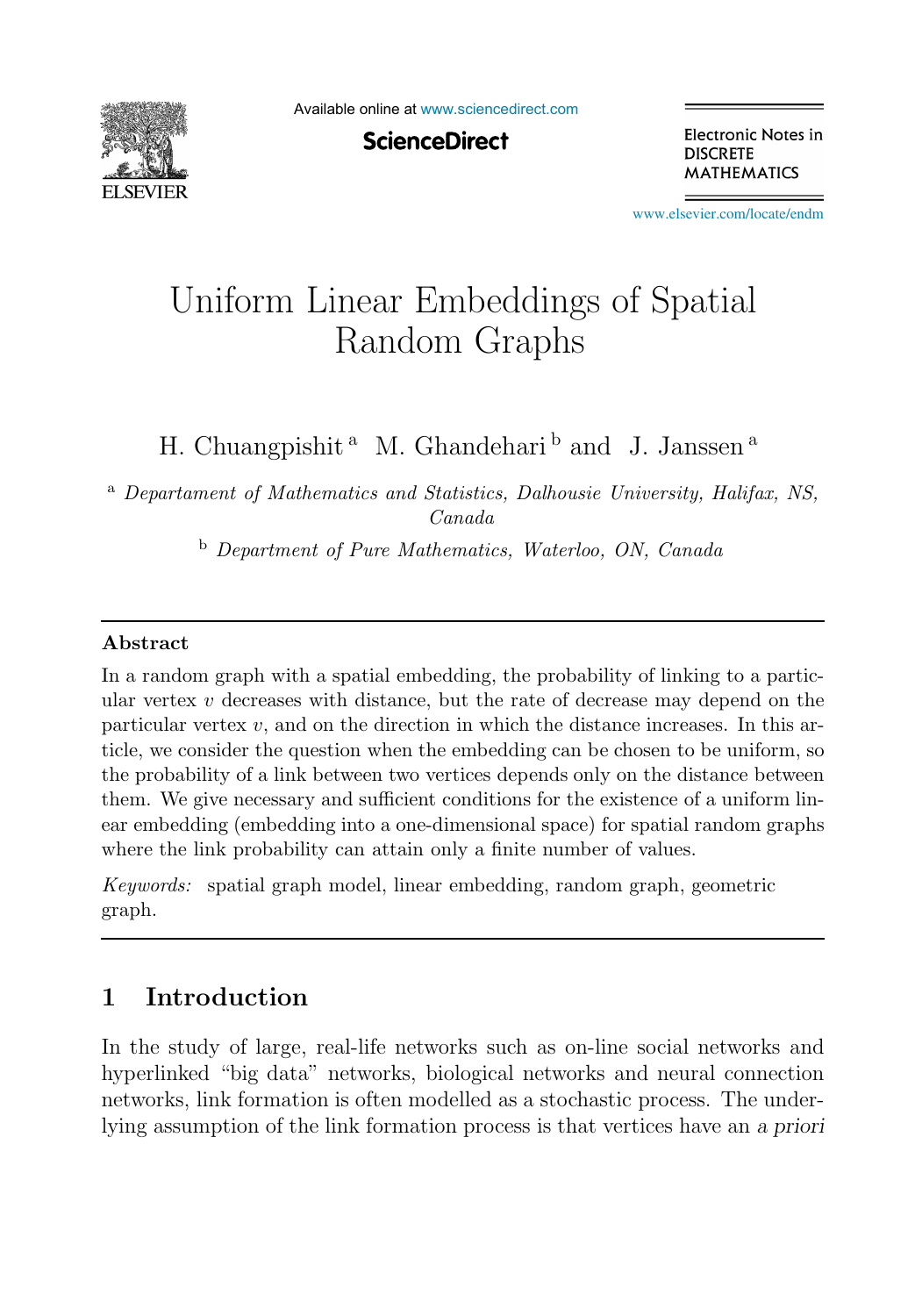identity and relationship to other vertices, which informs the link formation. These identities and relationships can be captured through an embedding of the vertices in a metric space, in such a way that the distance between vertices in the space reflects the similarity or affinity between the identities of the vertices. Link formation is assumed to occur mainly between vertices that have similar identities, and thus are closer together in the metric space. We take as our point of departure a very general stochastic graph model that fits the broad concept of graphs stochastically derived from a spatial layout, along the same principles as described above. We refer to this model as a spatial random graph. In a spatial random graph, vertices are embedded in a metric space, and the link probability between two vertices depends on this embedding in such a way that vertices that are close together in the metric space are more likely to be linked.

The concept of a spatial random graph allows for the possibility that the link probability depends on the spatial position of the vertices, as well as their metric distance. Thus, in the graph we may have tightly linked clusters for two different reasons. On the one hand, such clusters may arise when vertices are situated in a region where the link probability is generally higher. On the other hand, clusters can still arise when the link probability function is uniform, in the sense that the probability of a link between two vertices depends only on their distance, and not on their location. In this case, tightly linked clusters can arise if the distribution of vertices in the metric space is inhomogeneous. A cluster in the graph then points to a corresponding tightly packed cluster in the metric space. The central question addressed in this paper is how to recognize spatial random graphs with a uniform link probability function.

Here we study a one-dimensional spatial model where the metric space is [0, 1]. Let  $\mathcal{W}_0$  be the class of symmetric measurable functions from [0, 1]<sup>2</sup> to [0, 1], and let  $w \in W_0$ . The w-random graph,  $G(n, w)$  is the graph with vertex set V of n points chosen uniformly from the metric space  $[0, 1]$ . Then two vertices  $x, y \in V$  are linked with probability  $w(x, y)$ . The w-random graphs was first introduced in [\[3\]](#page-6-0). For the graph  $G(n, w)$  to correspond to a notion of spatial random graph,  $w$  must be such that points closer together have a higher probability of being linked. This implies that for  $x < y$  the value of  $w(x, y)$  decreases whenever x decreases or y increases. We call  $w \in \mathcal{W}_0$  a *diagonally increasing function* if it satisfies the above property.

The notion of diagonally increasing functions and our interpretation of spatial random graphs were first given at a previous work. See [\[1\]](#page-6-1). Such random models have several real life applications (see [\[2\]](#page-6-2), and [\[4\]](#page-6-3) for applications in social networks, and  $[5]$  for neuroscience). In  $[1]$ , a graph parameter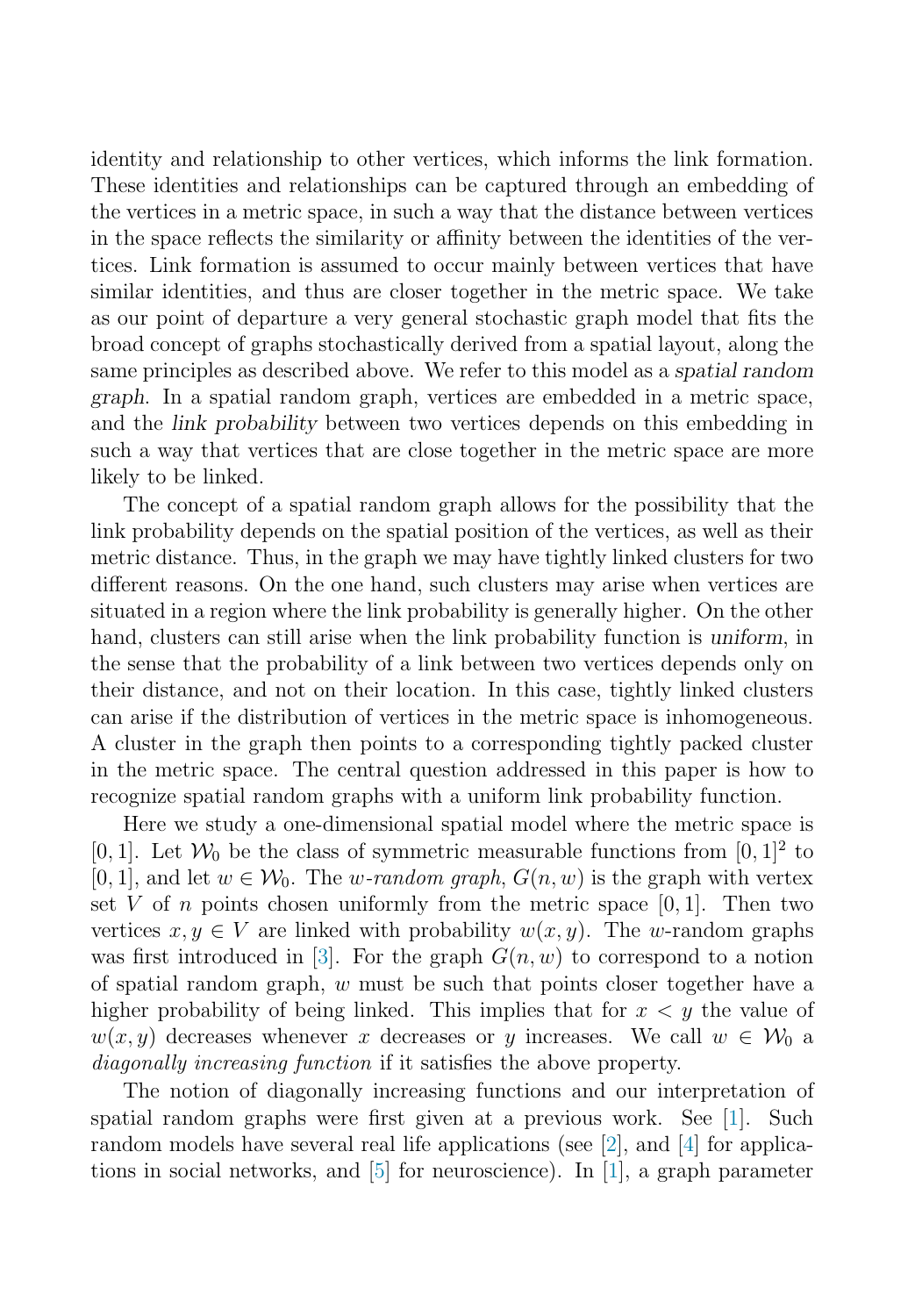Γ is given which aims to measure the similarity of a graph to an instance of a one-dimensional spatial random graph model. However, the parameter Γ fails to distinguish uniform spatial random graph models from the ones which are intrinsically nonuniform. This natural question, which is a generalization of the question regarding interval graphs versus unit interval graphs, is the motivation behind this work.

<span id="page-2-0"></span>We now formulate our central question: "which functions  $w$  are in fact uniform in disguise?"

**Definition 1.1** A diagonally increasing function  $w \in \mathcal{W}_0$  has a uniform linear embedding if there exists a measurable injection  $\pi : [0, 1] \rightarrow \mathbb{R}$  and a decreasing function  $f_{pr}$ :  $\mathbb{R}^{\geq 0} \to [0,1]$  such that for every  $x, y \in [0,1]$ ,  $w(x, y) = f_{pr}(|\pi(x) - \pi(y)|).$ 

In this paper we only study the diagonally increasing functions  $w$  with finite range. We will present necessary and sufficient conditions for a diagonally increasing finite-valued  $w \in W_0$  to admit a uniform linear embedding. The strength of our approach is the fact that it suggests an algorithm to construct the embedding.

## 2 Uniform linear embedding of finite-valued functions

<span id="page-2-1"></span>In this section we study the properties of finite-valued diagonally increasing functions  $w \in \mathcal{W}_0$ . We will state our main result which provides necessary and sufficient conditions for the existence of a uniform linear embedding for diagonally increasing functions  $w \in \mathcal{W}_0$ . It turns out that w has a very specific form. For each  $y \in [0,1], w(x,y)$ , viewed as a function of x, is a step function which is increasing for  $x \in [0, y]$ , and decreasing for  $x \in [y, 1]$ . This function is determined by the boundary points where the function changes values. This leads to the following definition.

**Definition 2.1** Let  $w \in \mathcal{W}_0$  be a diagonally increasing function with range(w) =  $\{\alpha_1, \ldots, \alpha_N\}$ , where  $\alpha_1 > \alpha_2 > \ldots > \alpha_N$ . For  $1 \leq i \leq N$ , the upper boundary  $r_i$  and the lower boundary  $\ell_i$  are functions from [0, 1] to [0, 1] defined as follows. Fix  $x \in [0,1]$ . Then  $\ell_i(x) = \inf\{y \in [0,1] : w(x,y) \geq \alpha_i\}$ and  $r_i(x) = \sup\{y \in [0,1]: w(x,y) \ge \alpha_i\}.$  Also, for  $1 \le i \le N$ , define  $r_i^* = r_i|_{[0,\ell_i(1)]}$  and  $\ell_i^* = \ell_i|_{[r_i(0),1]}$ . The function  $r_i^*$  has domain  $[0,\ell_i(1)]$  and range  $[r_i(0), 1]$ , and  $\ell_i^*$  has domain  $[r_i(0), 1]$  and range  $[0, \ell_i(1)]$ .

Since w is diagonally increasing, we have  $w(x, y) > \alpha_i$  if  $y \in (\ell_i(x), r_i(x)).$ On the other hand,  $w(x, y) < \alpha_i$  whenever  $y \in [0, \ell_i(x)) \cup (r_i(x), 1]$ . Thus,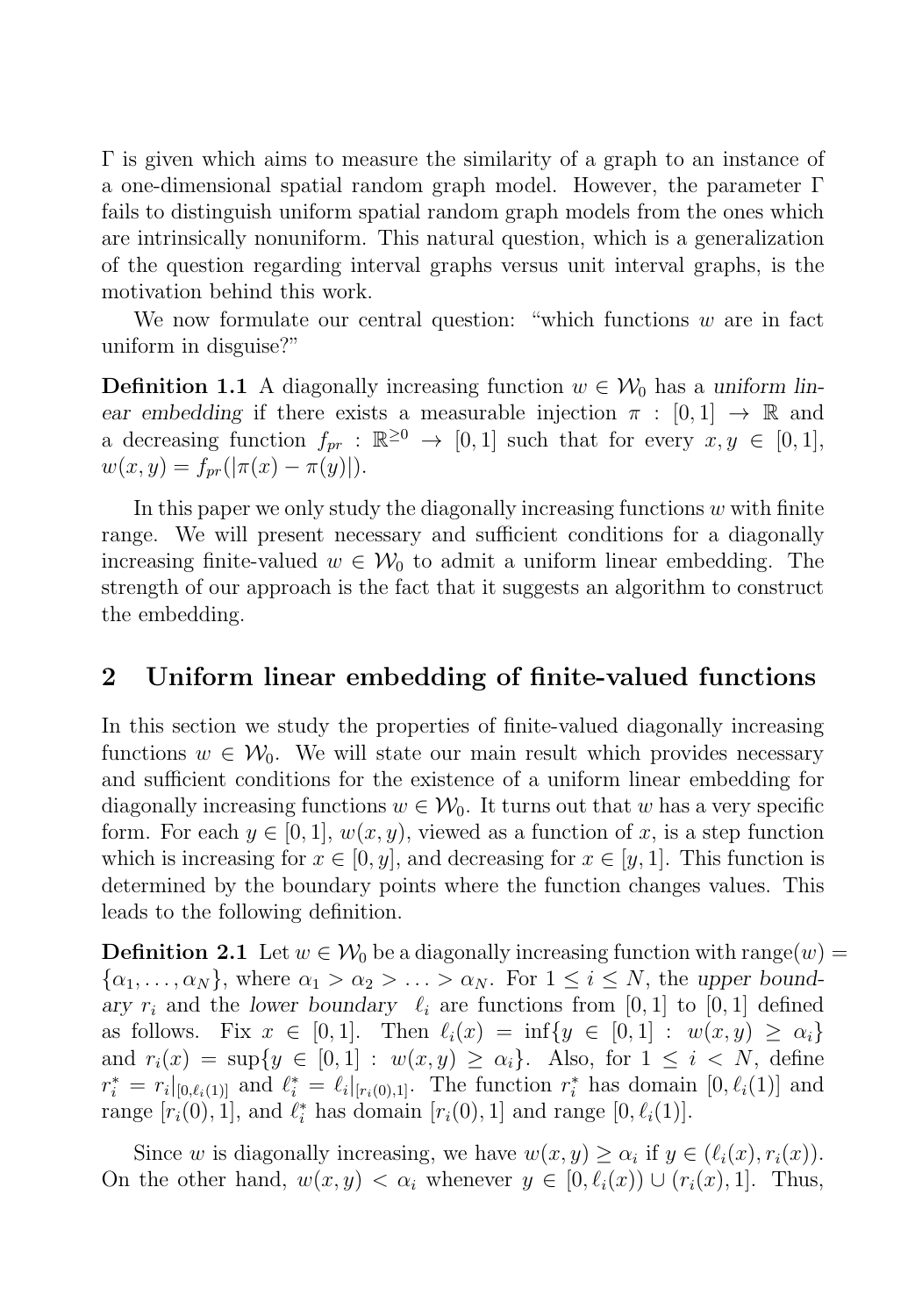<span id="page-3-0"></span>the boundaries almost completely define w. By modification of w on a set of measure zero, we can assume that  $w(x, r_i(x)) = w(x, \ell_i(x)) = \alpha_i$ . We will assume throughout without loss of generality that for  $1 \leq i \leq N$ , the functions  $\ell_i, r_i : [0, 1] \rightarrow [0, 1]$  satisfy

<span id="page-3-1"></span>(1) 
$$
w(x, y) \ge \alpha_i \text{ if and only if } \ell_i(x) \le y \le r_i(x).
$$

Note also that  $r_N(x) = 1$  for all x. Therefore, we usually only consider the boundary functions  $r_i, \ell_i$  for  $1 \leq i \leq N$ . Below, we state an adaptation of Definition [1.1](#page-2-0) for finite-valued diagonally increasing functions.

**Definition 2.2** Let  $w \in \mathcal{W}_0$  be a diagonally increasing function of finite range, defined as in Equation  $(1)$ . Then w has a uniform linear embedding if there exists a measurable injection  $\pi : [0,1] \to \mathbb{R}$  and real numbers  $0 < d_1 <$  $d_2 < \ldots < d_{N-1}$  so that for all  $(x, y) \in [0, 1]^2$ ,

(2) 
$$
w(x,y) = \begin{cases} \alpha_1 & \text{if } |\pi(x) - \pi(y)| \le d_1, \\ \alpha_i & \text{if } d_{i-1} < |\pi(x) - \pi(y)| \le d_i \text{ and } 1 < i < N, \\ \alpha_N & \text{if } |\pi(x) - \pi(y)| > d_{N-1}. \end{cases}
$$

We call  $d_1, d_2, \ldots, d_{N-1}$  the parameters of the uniform linear embedding  $\pi$ .

As we can see in Definition [2.2](#page-3-1) the value of  $w(x, y)$  is only a function of the distance of  $\pi(x)$  and  $\pi(y)$ , the images of x and y in [0, 1] under the uniform linear embedding  $\pi$ .

We say that a function w is *well-separated* if the boundaries  $r_i$  and  $\ell_i$  are continuous and boundaries  $r_i$  and  $\ell_i$  have positive distance from each other and from the diagonal. In this paper we consider well-separated functions  $w$ .

<span id="page-3-2"></span>The domain and range of  $\ell_i^*$  and  $r_i^*$ , and thus any composition of such functions, are (possible empty) closed intervals. We will refer to  $f_1 \circ \ldots \circ f_k$ as a *legal composition*, if each  $f_i$  belongs to  $\{r_j^*, \ell_j^* : j = 1, ..., N - 1\}$  and  $dom(f_1 \circ \ldots \circ f_k) \neq \emptyset$ . We define the *signature* of the legal composition  $f_1 \circ \ldots \circ f_k$  to be the  $(N-1)$ -tuple  $(m_1, \ldots, m_{N-1})$ , where  $m_i$  is the number of occurrences of  $r_i^*$  minus the number of occurrences of  $\ell_i^*$  therein. We use Greek letters such as  $\phi, \psi, \ldots$  to denote legal compositions. We emphasize that a legal composition is a function, which we denote by legal function, presented in a particular manner as a composition of boundary functions. Note that two legal compositions may be identical as functions, but have different signatures, due to difference in their presentations. Legal compositions provide us with appropriate "steps" to define constrained points.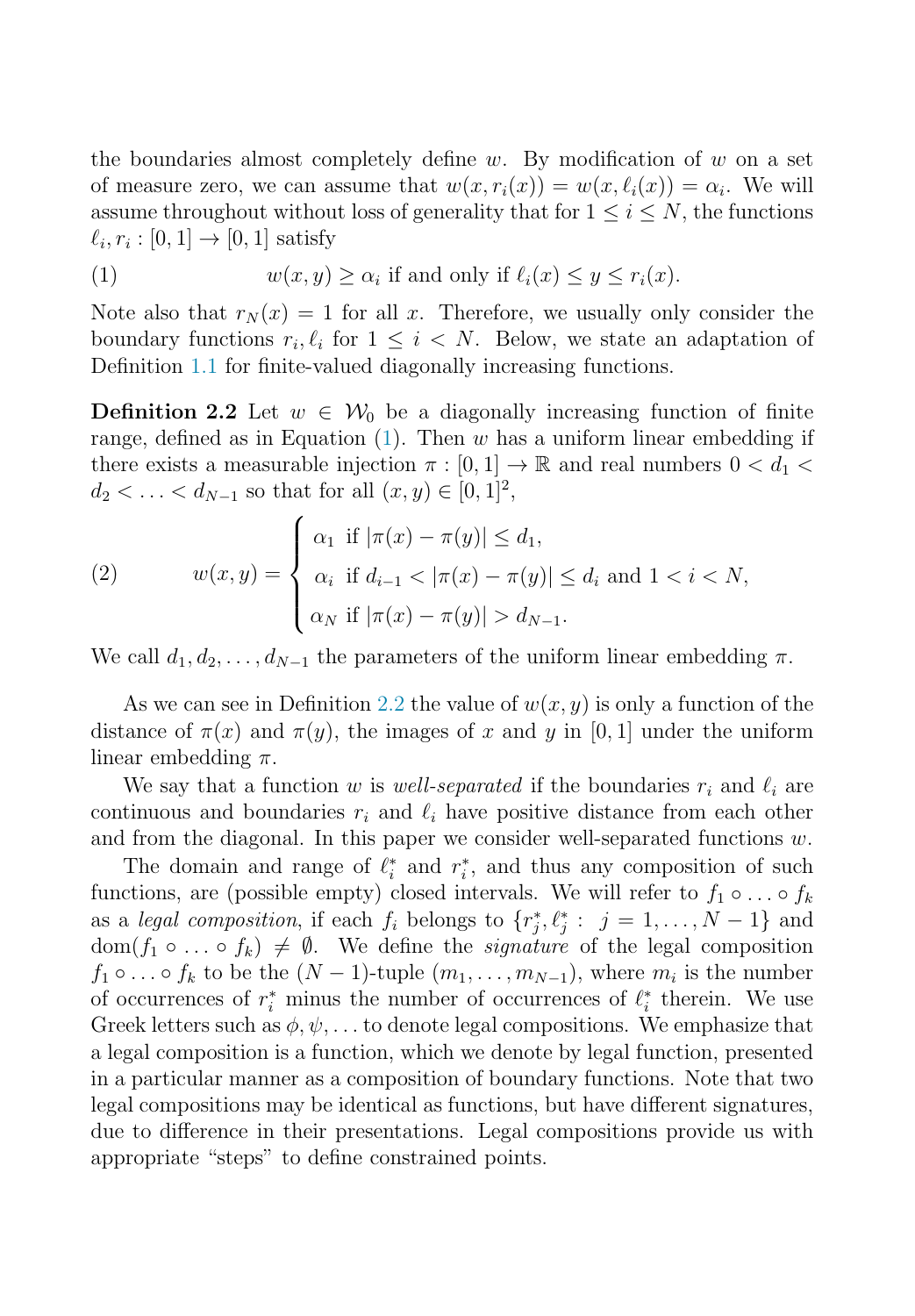**Definition 2.3** Let  $w \in \mathcal{W}_0$  be a diagonally increasing function with finite range. Keep notations as in Definition [2.1,](#page-2-1) and define

- $\mathcal{P} = \{\phi(0): \phi \text{ is a legal composition with } 0 \in \text{dom}(\phi)\},\$
- <span id="page-4-0"></span> $\mathcal{Q} = \{\psi(1): \psi \text{ is a legal composition with } 1 \in \text{dom}(\psi)\}.$

We refer to  $\mathcal{P} \cup \mathcal{Q}$  as the set of constrained points of w.

Note that the sets  $\mathcal P$  and  $\mathcal Q$  are either disjoint or identical. In this paper for simplicity we consider the case  $\mathcal{P} \cap \mathcal{Q} = \emptyset$ . We will study the case  $\mathcal{P} = \mathcal{Q}$ in future work.

**Definition 2.4** Assume a positive integer N and real numbers  $d_{N-1} > ... >$  $d_1 > 0$  are given. The *displacement* of a legal composition  $\phi$ , denoted by  $\delta(\phi)$ , is defined as

 $\delta(\phi) = d_1m_1 + \ldots + d_{N-1}m_{N-1},$ 

<span id="page-4-1"></span>where  $(m_1, m_2, \ldots, m_{N-1})$  is the signature of  $\phi$ .

Now we are ready to present necessary and sufficient conditions for a diagonally increasing finite-valued function  $w$  to admit a uniform linear embedding.

**Theorem 2.5** Let  $w \in \mathcal{W}_0$  be a well-separated finite-valued diagonally in*creasing function assuming values*  $\alpha_1 > \alpha_2 > \ldots > \alpha_N$ . Let P and Q be as in *Definition* [2.3](#page-3-2) and  $P \cap Q = \emptyset$ . The function w has a uniform linear embedding *if and only if the following conditions hold:*

- *(1)* If  $\phi$  *is a legal composition with*  $\phi(x) = x$  *for some*  $x \in \text{dom}(\phi)$ *, then*  $\phi$  *is the identity function on its domain.*
- (2) There exist real numbers  $0 < d_1 < \ldots < d_{N-1}$  such that
- *(2a) The displacement* δ *as defined in Definition [2.4](#page-4-0) is increasing on* P*, in the sense that, for all*  $x, y \in \mathcal{P}$ *, and legal compositions*  $\phi, \psi$  *so that*  $x = \phi(0)$  and  $y = \psi(0)$ , we have that, if  $x \leq y$  then  $\delta(\phi) \leq \delta(\psi)$ .
- *(2b)* The values  $0 < d_1 < \ldots < d_{N-1}$  satisfy the following condition. Fix  $1 ≤ i ≤ N - 1$ *. Let*  $y ∈ Q$  *be such that*  $y < r_i^*(0)$ *, and x be any element of* P*.* Let  $\phi$  *and*  $\psi$  *be legal compositions so that*  $y = \phi(1)$  *and*  $x = \psi(0)$ *. Then there exists*  $a \in \mathbb{R}^{\geq 0}$  *such that*  $\delta(\psi) < a < d_i - \delta(\phi)$ *.*

### 3 Necessary and sufficient conditions

This section is devoted to a brief overview of the proof of Theorem [2.5.](#page-4-1) Assuming w admits a uniform linear embedding  $\pi$ , we will state some important properties of  $\pi$ . These properties are the main components of the proof for the necessity part.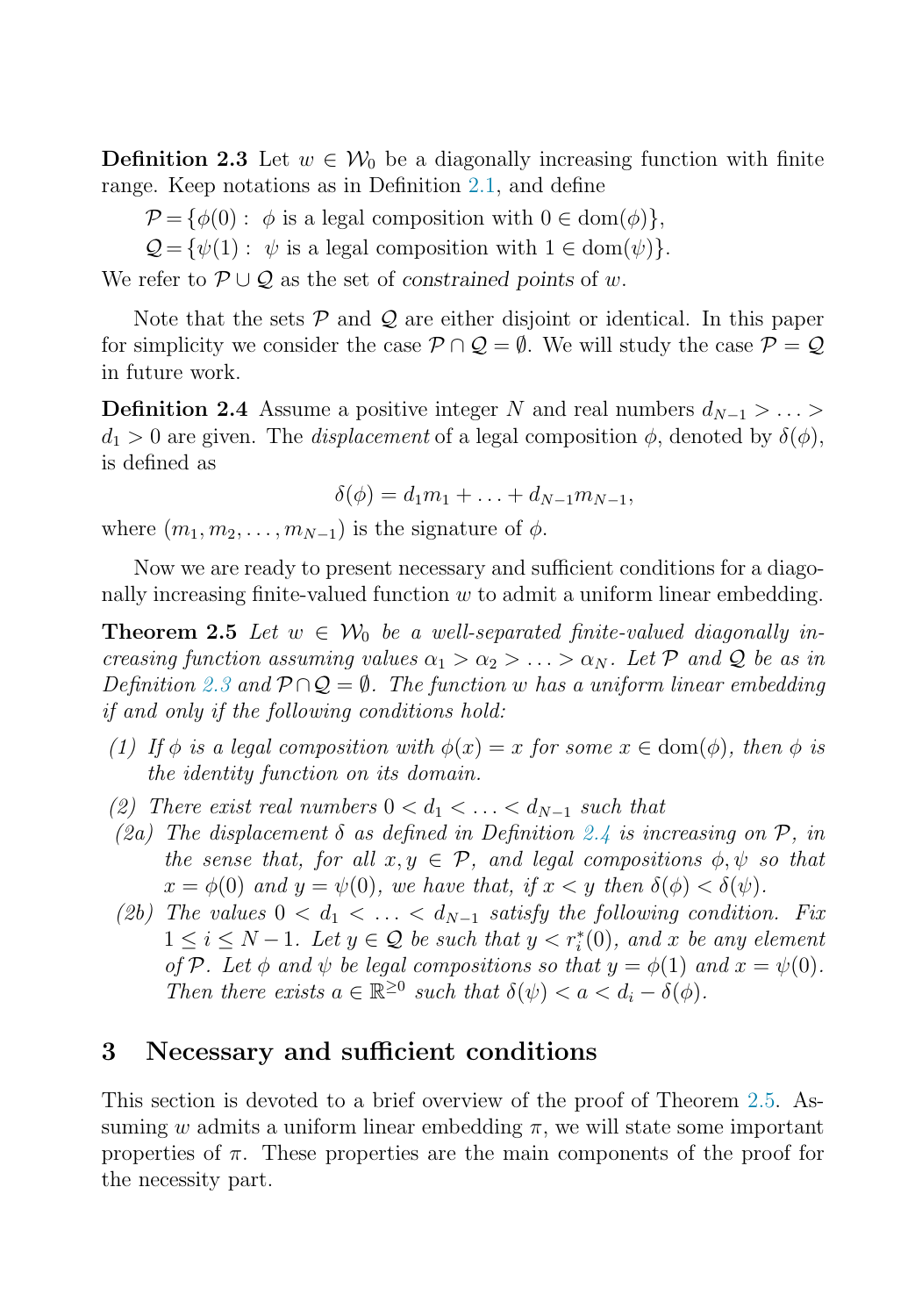<span id="page-5-0"></span>If the boundaries of w in Definition [2.1](#page-2-1) are such that  $\ell_1^*(1) < r_1^*(0)$  then it is easy to construct an increasing uniform linear embedding  $\pi$  for w. Now suppose that  $\ell_1^*(1) > r_1^*(0)$  and w admits a uniform linear embedding  $\pi$ . In this case the following lemma shows that  $\pi$  is strictly monotone.

**Lemma 3.1** Let  $w \in W_0$  be a diagonally increasing function with finite range, *defined as in Equation [\(1\)](#page-3-0). Assume that* w *is well-separated, and admits a uniform linear embedding*  $\pi : [0, 1] \to \mathbb{R}$  *with parameters*  $0 < d_1 < d_2 < \ldots <$  $d_{N-1}$  *as in Definition* [2.2.](#page-3-1) Let  $\ell_1^*(1) > r_1^*(0)$ . Then  $\pi$  *is strictly monotone. In particular,*  $\pi$  *is continuous on all except countably many points in*  $[0, 1]$ *.* 

<span id="page-5-1"></span>We can assume without loss of generality that  $\pi(0) < \pi(r_i^*(0))$  and hence  $\pi$  is strictly increasing.

Let  $\pi^+(x)$  and  $\pi^-(x)$  determine the right and the left limits of  $\pi$  at the point  $x \in (0, 1)$ . The following proposition shows that  $\pi$  is largely determined by the displacement of the legal compositions that generate points of P.

**Proposition 3.2** Let  $w \in \mathcal{W}_0$  be a well-separated, diagonally increasing finite*valued function. Assume that* w *admits a uniform linear embedding*  $\pi$  : [0, 1]  $\rightarrow$ R with parameters  $0 < d_1 < d_2 < \ldots < d_{N-1}$  as in Definition [2.2.](#page-3-1) Let  $\phi$  be *a legal composition with non-empty domain* [p, q], where  $p \in \mathcal{P}$  and  $q \in \mathcal{Q}$ . *Then*

\n- (i) 
$$
\pi^+(\phi(x)) - \pi^+(x) = \delta(\phi)
$$
 for every  $x \in [p, q)$ .
\n- (ii)  $\pi^-(\phi(x)) - \pi^-(x) = \delta(\phi)$  for every  $x \in (p, q]$ .
\n- (iii) If  $\delta(\phi) = 0$ , then  $\phi$  is the identity function on its domain.
\n

<span id="page-5-2"></span>The necessity of the conditions of Theorem [2.5](#page-4-1) follows from Lemma [3.1](#page-5-0) and Proposition [3.2.](#page-5-1) To prove the sufficiency we will construct a uniform linear embedding  $\pi$ . There are some issues that we need to take into account in the construction of  $\pi$ . For example the definition of  $\pi$  on intervals  $[x, y]$  and  $[r^*(x), r^*(y)]$  are closely related. To take care of such relations we will define an equivalence relation among some intervals on [0, 1].

**Lemma 3.3** *Let* w *be a diagonally increasing*  $\{\alpha_1, \ldots, \alpha_N\}$ -valued function as *define by Equation [\(1\)](#page-3-0), and let* P *and* Q *be as in definition [2.3.](#page-3-2) Assume there exist real numbers*  $d_1 < \ldots < d_{N-1}$  *such that conditions (1), (2a), and (2a) of Theorem* [2.5](#page-4-1) *hold.* Let  $\overline{P \cup Q}$  *denote the closure of*  $P \cup Q$  *in the usual topology of* [0, 1]. For a countable index set I and pairwise disjoint open intervals  $I_i$ , we *have*  $[0,1] \setminus (\overline{P \cup Q}) = \bigcup_{i \in I} I_i$ . We say  $i \sim i'$  if there exists a legal composition  $\phi$  *such that*  $I_i = \phi(I_{i'})$ *. Then the relation* ∼ *is an equivalence relation.*